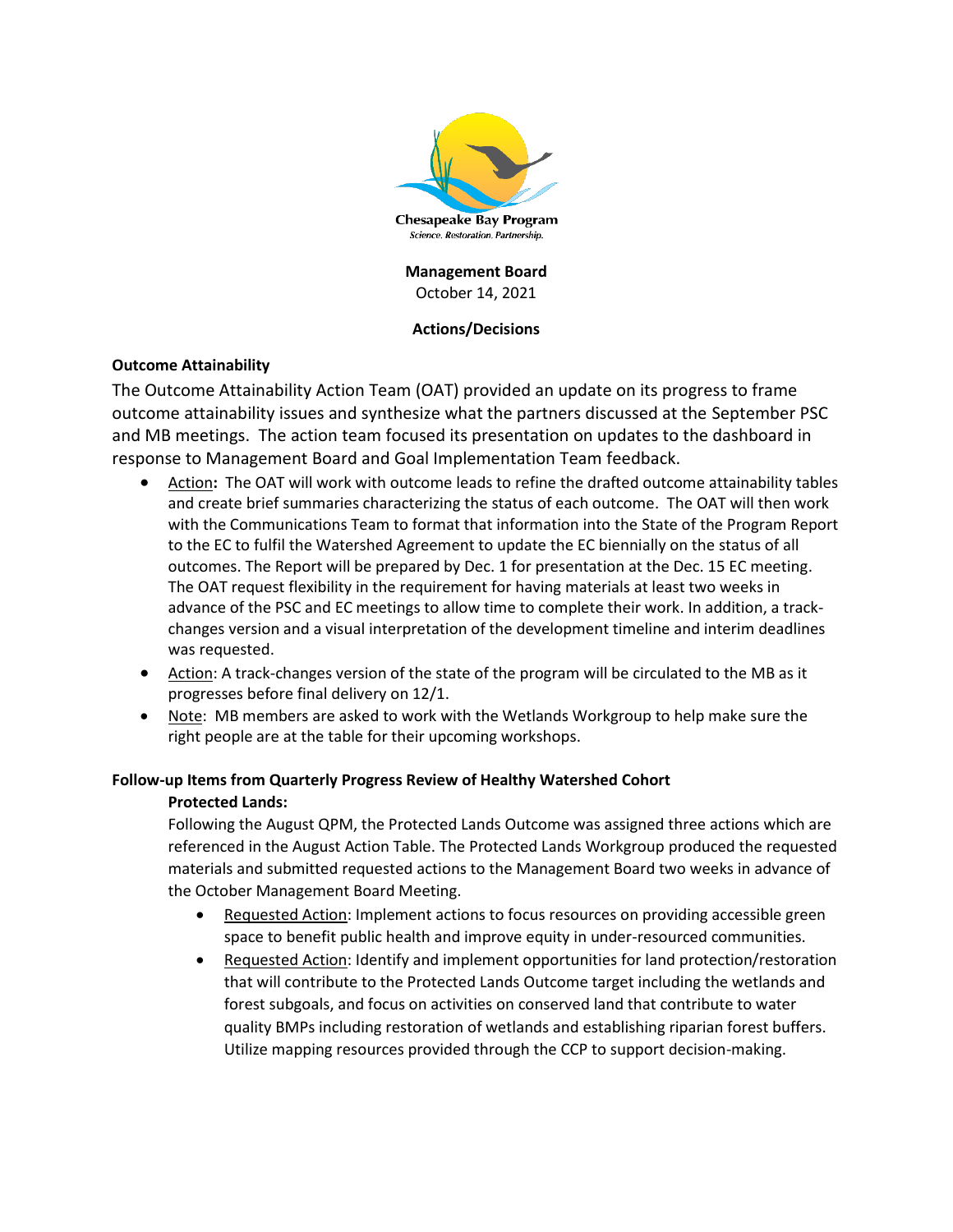• Action**:** PLWG will work with the nine signatories to add their commitments to the logic and action plan by October 28 (thee is an additional window for additions until December when the document is finalized).

In addition, during its September meeting, the Management Board suggested the PLWG consider upgrading the Protected Lands outcome to "30% of lands protected by 2030"; however, the PLWG concluded that they were not ready to make such a recommendation.

• Decision: The MB agreed that the partnership should strive toward the updated target (30% by 2030) and to reflect that updated target in the Protected Lands logic and action plan, but it would not change the outcome at this time. The Management Board encourages the PLWG to work with jurisdiction partners to add language to their logic and action plan regarding any efforts beyond those set in the current outcome language

# **Fish Habitat, Brook Trout, Stream Health:**

During the September Management Board meeting, the partners discussed aligning requests across the Healthy Watershed Cohort's outcomes to create action items to address each outcome's needs. Gina Hunt, Allison Santoro and Stephen Faulkner were tasked with assembling a document with the questions, members, and member contacts for Stream Health and Fish Habitat workgroups. This document was completed by the October Meeting but was not shared with the Management Board prior to the meeting.

• Action**:** The Healthy Watersheds cohort leads, and Management Board Volunteers will share the finalized document with the Management Board by October 15, 2021. Management Board Jurisdiction representatives are asked to carefully the review the document and thoughtfully engage with the members of the workgroups whose contacts are provided to help meet the needs of and foster long term support of each outcome.

# **DEIJ Strategy Implementation Plan and Management/Accountability Framework**

The Diversity, Equity, Inclusion and Justice (DEIJ) Action Team Co-Chairs provided an update on the final draft DEIJ Implementation Plan and a draft set of recommendations for a complementary Management and Accountability framework for Management Board input.

- Decision**:** The Management Board agreed to support the DEIJ Action Team's recommendation to the PSC and Executive Council that a formal coordinator role be created to help foster implementation of DEIJ values throughout the Program. The DEIJ Action Team will revise the strategy based upon the public comments received (comments were described as minor) and submit for MB approval at the November meeting.
- Action**:** CBPO Deputy Director Martha Shimkin volunteered to act as a champion for the DEIJ action team as it prepares to present to the PSC in November and the Executive Council in December.

### **Executive Council Meeting**

CBP Communications Director, Rachel Felver provided an overview of the October 1, 2021 Executive Council meeting and plans for the upcoming December 15, 2021 EC meeting in Richmond, Virginia.

• Decision: Agreed that climate change vulnerability efforts should be captured in the SRS process, specifically in the logic and action plans.